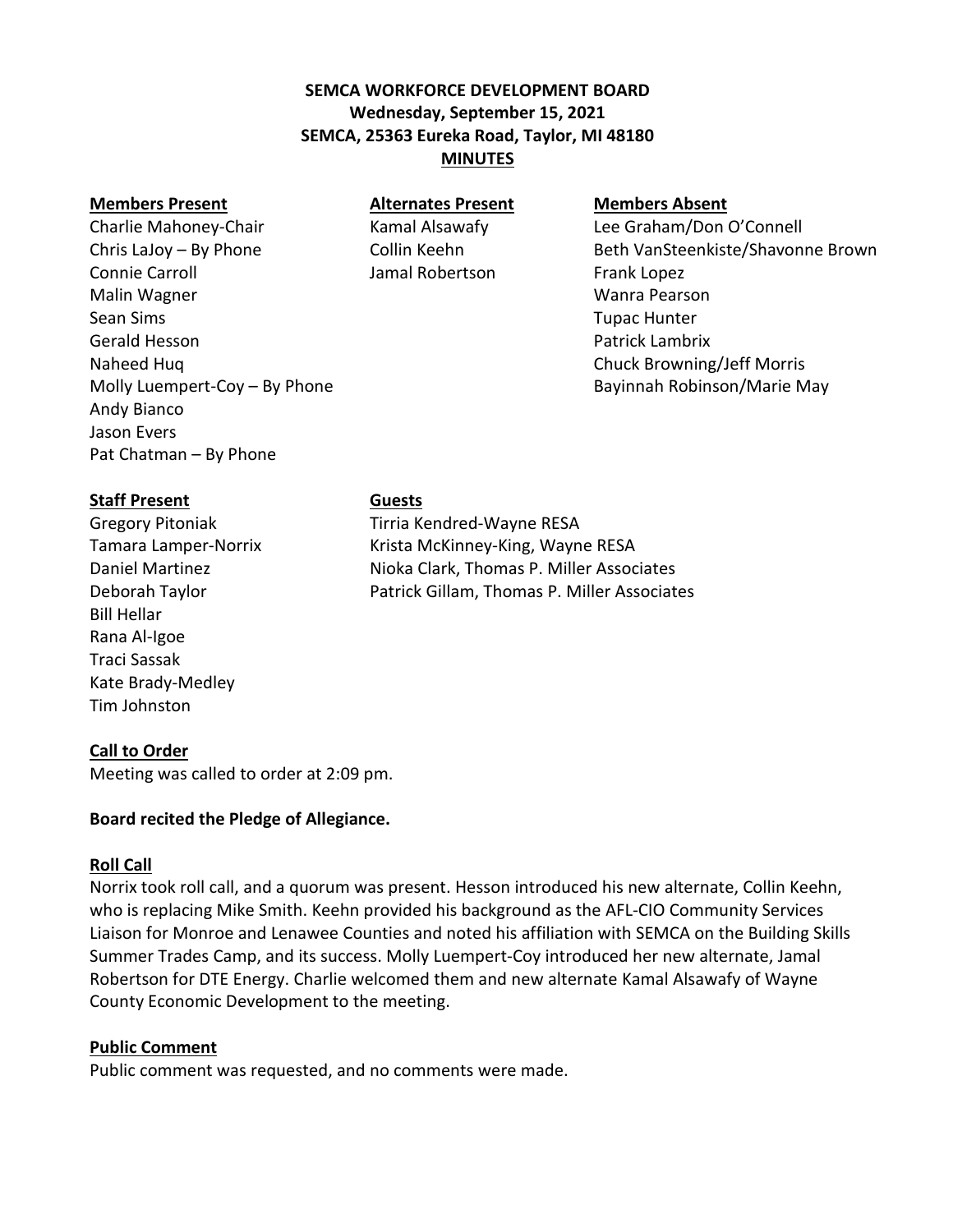#### **Approval of Agenda of September 15, 2021**

**MOVED by Hesson to approve the Agenda of September 15, 2021, as presented, supported by Wagner. All voting aye, motion carried.** 

#### **Approval of Minutes of July 21, 2021**

**MOVED by Luempert-Coy to approve the Minutes of July 21, 2021, as presented, supported by Carroll. All voting aye, motion carried.**

#### **Approval of CEAC Metrics – Quarter 4**

Pitoniak discussed SEMCA's achievement despite the pandemic as shown in Quarter 4's CEAC Metrics Report. Most metrics achieved or exceeded the goals. Mahoney discussed the connection between the WDB and CEAC and thanked all those that make this partnership work well throughout Wayne and Monroe counties. Report is on file.

#### **MOTION by Wagner to approve the Quarter 4 CEAC Metrics Report as presented, supported by Evers. All voting aye, motion carried.**

## **Approval of CEAC Metrics for PY 21-22**

Pitoniak discussed the proposed CEAC Metrics for Program Year July 2021 through June 2022 and asked for any comments or questions. Naheed Huq noted that MiCareer Quest was removed from the new program year's metrics. Pitoniak advised that the MiCareer Quest is cancelled for 2021 but that it is expected to return in the fall of 2022. Bianco inquired if there is a way to break out the types of apprentices in this report. He suggested that we consider sharing this information with various industries to generate more participation. Al-Igoe noted that we could put that information in the narrative of the report on the second page. SEMCA does promote apprenticeships, and we increased the number this year due to new USDOL grants for registered apprenticeships, registered apprentices, and the Going Pro Talent Fund opportunities. Pitoniak also noted that we have an Apprenticeship Success Coordinator and Business Service Representatives that also promote apprenticeships. Al-Igoe noted upcoming events planned for National Apprenticeship Week in November. SEMCA also educates its job seekers on the benefits of registered apprenticeship programs as a pathway to employment.

Taylor discussed the UAW-Ford Program that was suspended a couple of years ago due to a \$40 million renovation of the Lincoln Park facility, which is now complete. A discussion took place about restarting the camp and working in the areas of robotics, tool-and-die and welding, all high skill, high demand, high growth areas. We are looking for a 2022 relaunch. WIN is also looking into nontraditional apprenticeships. Southeast Michigan Healthcare Alliance has apprenticeships for Medical Assistants. Pitoniak encouraged all board members to send businesses interested in apprenticeships our way. Wagner also noted that all CTE programs must now have work-based learning programs. AAI had over 600 apprenticeships. Hesson reminded everyone to not forget the building trades apprenticeship programs. They are experiencing a lot of retirements. The report is on file.

## **MOTION by Hesson to approve the CEAC Metrics for PY 21-22, supported by Carroll. All voting aye, motion carried.**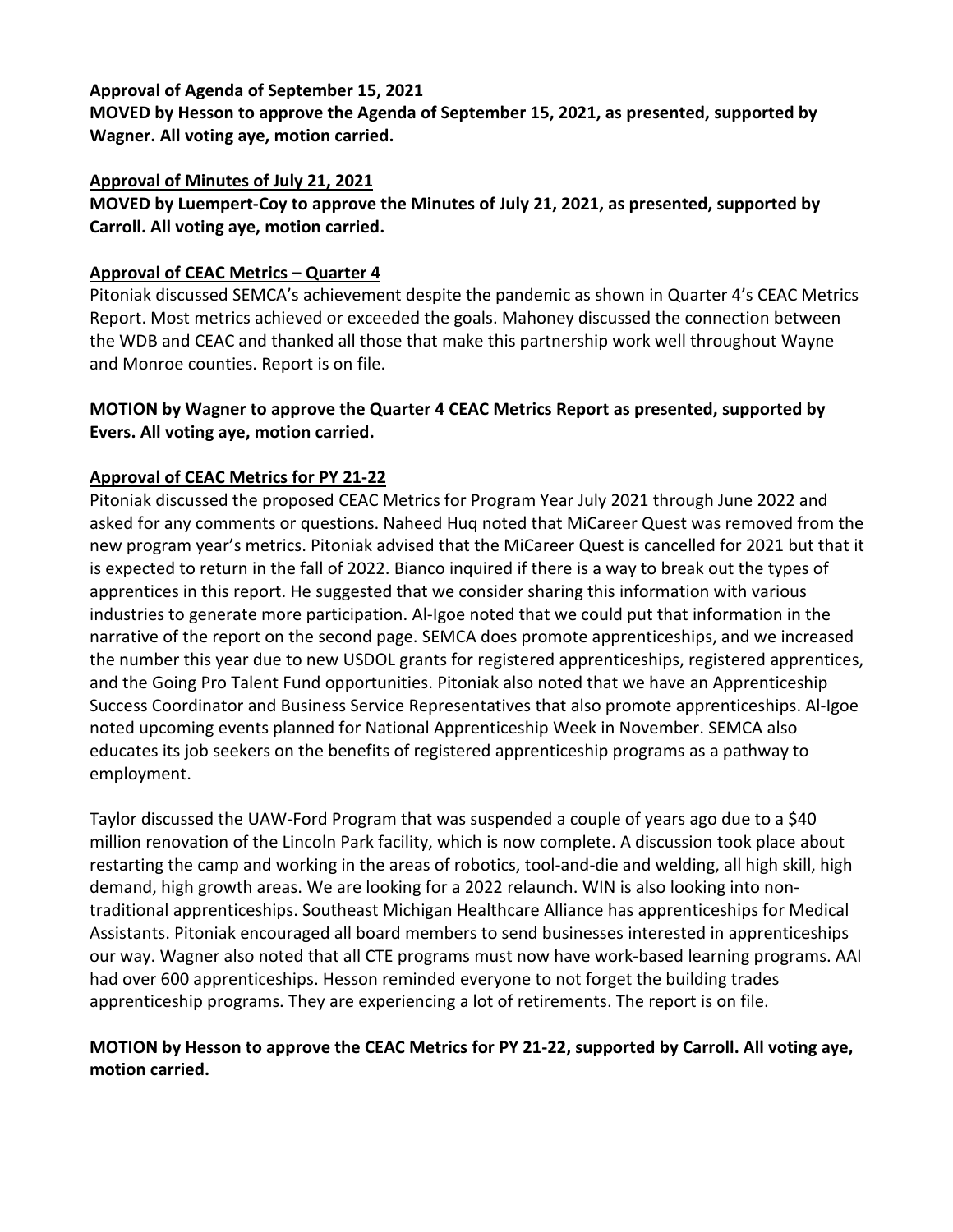## **PY 2021-2022 CTE Program Recommendation**

Tirria Kendred from Wayne RESA reported on the new programs for Region 29, Out-Wayne County. There are four new programs in need of the board's approval, Avionics Maintenance Technology, Applied Horticulture and Horticulture Operations, Machine Tooling, and Automotive Technician. All these programs do align with the Comprehensive Local Needs Assessment. Evers also noted that the Automotive Technician program in Ecorse is new, and their recent grand opening had great support from the school board, city council, their state representative, and Congresswoman Rashida Tlaib. He noted they have a strong business partnership with LaFontaine Automotive Group. GM is providing vehicles, Snap-on-Tools and a tire manufacturer have also contributed to the program. They have a beautiful shop and an excellent instructor. Business and community partnerships coming together like this is really going help programs succeed.

Pitoniak reported Region 30, Monroe County has one new program for approval in Mechatronics. The CEAC has reviewed and is recommending approval of the programs listed above.

## **MOTION by Wagner to approve the 2021-2022 New CTE Programs as presented for Regions 29 and 30, supported by Luempert-Coy. All voting aye, motion carried.**

Wagner reported for Region 29, that all CTE programs currently have segments, and seven of the programs this year will be transitioning to competencies with a credential at the end of program. One of those programs is Construction. There is a lot of movement between business industry and education right now and after years of work towards this goal, we need to keep it going. Eventually all the programs will transition to competency-based programs. Kendred provided more detail of the changes to the guidelines. Carroll asked if there is a job placement piece in the plan. Kendred noted that the programs are designed to place those that complete the competency into a job. Wagner noted that the Health Alliance program he works with has 100% job placement. Hesson noted Construction Trades also has job placement through the union. Kendred discussed the post-secondary education as an option for some programs. Mahoney thanked everyone for their continued work on bringing industry and education together. Our region has never stopped the effort and SEMCA is ahead of the game because of its dedication to this goal. Pitoniak noted these programs also align with the SEMCA WIOA Regional Plan.

## **Approval of SEGA Appointed Alternates for WDB**

Collin Keehn of the AFL-CIO Community Service Liaison for Monroe & Lenawee Counties as Alternate for Jerry Hesson and Jamal Robertson of DTE Energy as Alternate for Molly Luempert-Coy were approved by the SEGA Board at their September 10, 2021 meeting subject to the concurrence of this Board.

**MOTION by Carroll to concur with SEGA's Approval to the Workforce Development Board of Collin Keehn, AFL-CIO as Alternate for Member Gerald Hesson and Jamal Robertson, DTE Energy, as Alternate for Member Molly Luempert-Coy, supported by Luempert-Coy. All voting aye, motion carried.**

Hesson must leave the meeting and Keehn will take his place for the last approval item.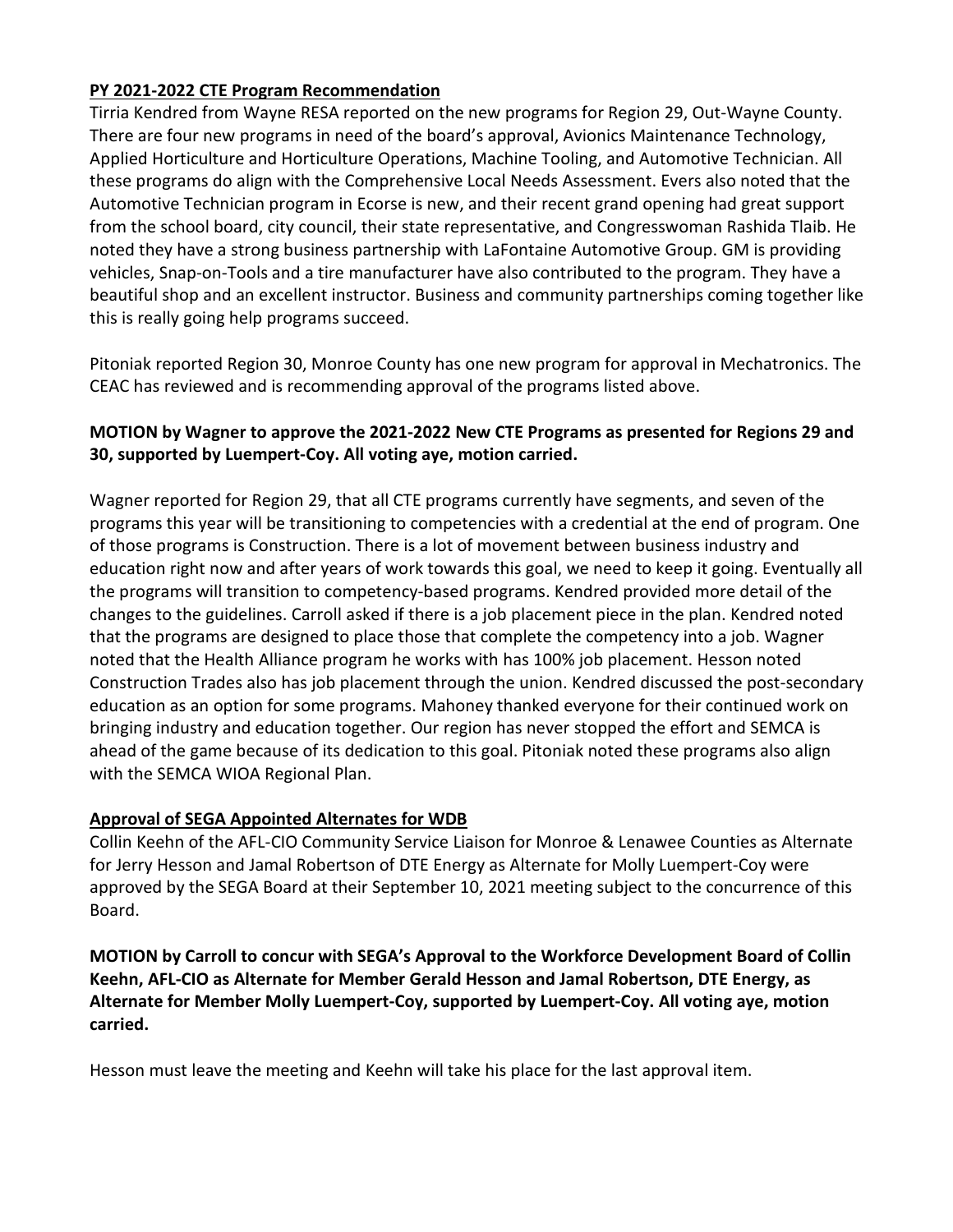## **Approval of New Three-Year Strategic Plan**

The final draft of the new Three-Year Strategic Plan was presented to the board for final review and approval. Nioka Clark and Patrick Gillam of Thomas P. Miller Associates joined virtually for this presentation. Nioka walked through the report to give an overview of how and why it was structured and then focused on each of the four priorities and their strategic goals, metrics, and action steps. She encouraged Board feedback and suggestions. Any misspellings please pass on to Pitoniak and he will provide those changes to the consultants for finalization. Huq suggested the word "resilient" be added to the Vision Statement, which was agreed upon by the Board. Clark moved to the goals of Partnerships, Service Quality, Funding Diversification and Branding. No suggestions were made for the Partnership Goal. For the Service Quality Goal, the word "consistent" will be moved prior to "highquality" and the word "products" will be removed. Question was asked if Secret Shopping is effective. Changing the word secret to mystery would be better. Chatman suggested that Secret Shopper is a tool and not a metric and will be removed. Consultant moved to Funding Diversification. Remove the word "resources" from the goal. Change second bullet in Metrics to "Diversified funding sources over 3 years from the 2021 baseline." Consultant moved to last Goal Branding. Remove "among all customers and partners" from the Goal. It was clarified that the increase of 15% is over the full three years. Johnston is confident that we can meet the Goal and the survey will help move this forward. Pitoniak thanked everyone for all the added time and effort they put into developing this Plan.

## **MOTION by Chatman to approve the New Three-Year Strategic Plan, as amended with changes, supported by Bianco. All voting aye, motion carried.**

#### **Federal/State Updates**

The American Job Centers are operating at 100% capacity as of last week. It has not been a challenge unfortunately. We have seen modest increases even with the termination of the federal pandemic unemployment funds. One change that may help is the Work Registration legislation that all UIA customers much register with a Michigan Works Agency. UIA has not provided an implementation date at this time. We targeted September 4, but it did not happen.

Last week SEMCA was chosen as one of four MWA's selected to be interviewed by the USDOL Federal Project Officer for Michigan about our response to the pandemic and our future plans. It was a very productive and fruitful conversation, and he seemed impressed with our expertise we demonstrated and our agility throughout the pandemic.

WIOA funding increased about \$1.5 Million. PATH is not targeted for any cuts. We are waiting on the state budget approval. SEMCA applied for the Careers Dislocated Workers Grant, which will provide more flexibility with WIOA funds. Applied for two grants through Wayne County Economic Development for the Clean Slate and Business Resource Network programs. This is in context with the county's ARPA funds in the amount of over \$2 Million. Pending training grant with the MEDC with partners Lift Institute and Wayne County in the amount of \$700,000. Congresswoman Rashida Tlaib has earmarked funding in connection with Wayne Westland School District for \$900,000 for a pilot program regarding employment work experience for youth. Four proposals were sent to the Ballmer Group in the amount of \$1.5 Million for youth programs. Increases are expected for Going Pro Talent Fund and MiReconnect programs. Governor's proposal for state's ARPA funds include \$722 Million for increased workforce development funding. If the federal budget is not approved by September 30, we expect a continuing resolution for WIOA funding to be adopted, which would maintain our current funding. Pitoniak discussed the Federal Jobs Act funding. The House passed \$80 Billion. We have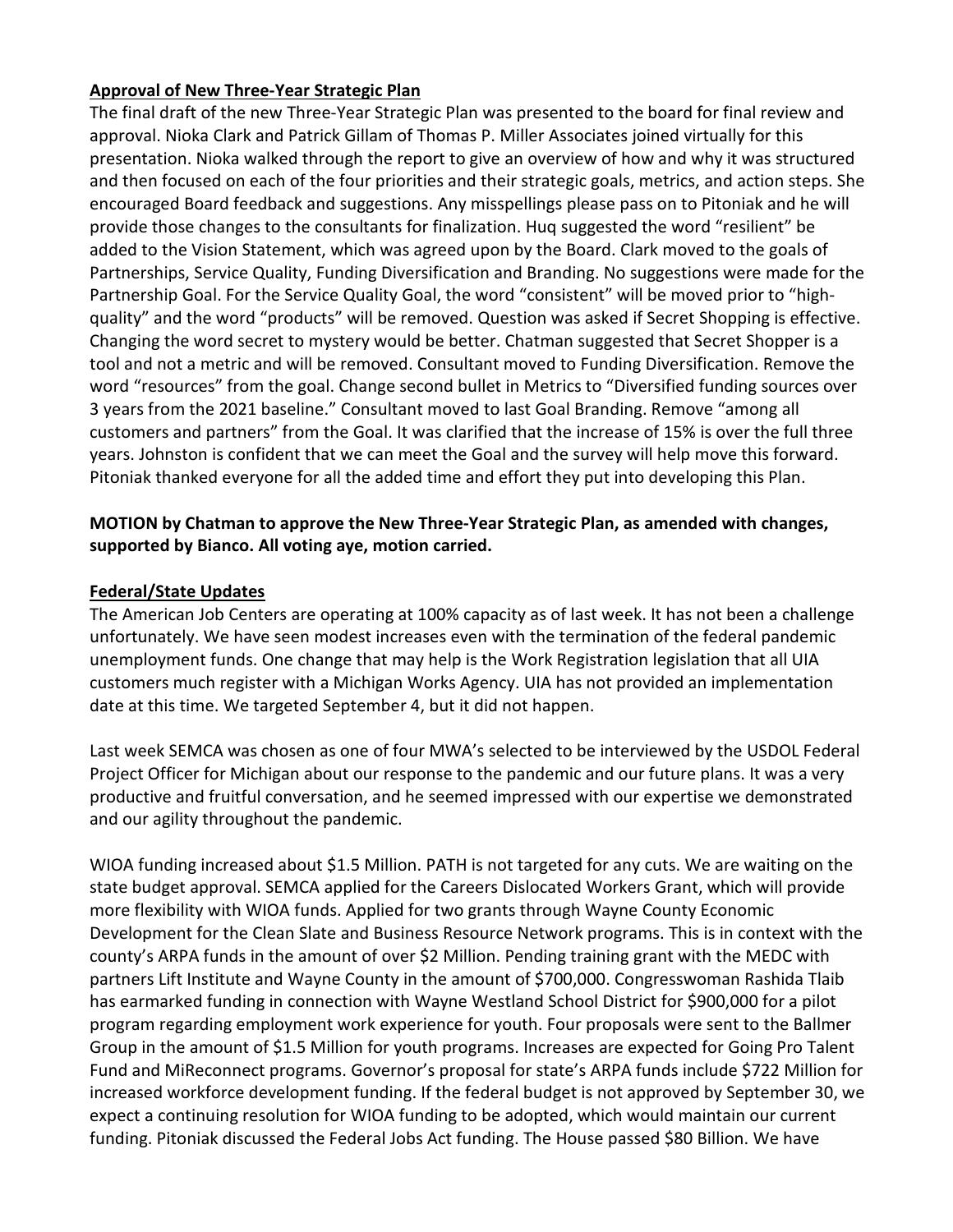signed letters of advocacy with National Association of Workforce Boards, National Skills Coalition, and the US Workforce Agencies Council. The Michigan Works Association has been very active with that advocacy also.

## **Program Updates**

#### Program Statistical Summary

Heller noted that the statistical summary of the last 12 months was provided in the packet and no questions were asked. The report is on file.

#### WIOA, ES, TAA, OJT, IWT, Talent Fund, Apprenticeship/Work-based Learning, Adult Ed Updates

Pitoniak noted that it will be the last meeting for Al-Igoe as she will be leaving for Oakland County Michigan Works. She referred the board to her report in the board packet. She highlighted the Going Pro Talent Fund Employer Training Fund. The application period opens on Monday. Pitoniak urged everyone to spread the word to large and small businesses. Our goal is to submit over 100 applications. No questions were asked of Al-Igoe.

#### WIOA Youth, Young Professionals, Foster Care, JMG, WCCAN, Manufacturing Day, MiCareer Quest Updates

Taylor referred the board to her report in the board packet. She highlighted the BUILDing Skills Bootcamp. She also discussed the bigger and better Building Trades Camp in Monroe County and thank Collin Keehn for his help with this program. Manufacturing Day is 18 days away. We currently have 5,000 students registered representing Monroe and Wayne counties. They have exceeded their goal of 3,000 students. We are spending a lot of time on Paid Work Experiences focusing on wage rates and incentives for our youth. We have a shortage of youth so if you know anyone, send them our way.

## PATH, FAE&T, BRN and RAIN Updates

Martinez referred the board to his report in the board packet. He highlighted the RAIN program. Our three-county region is expected to receive approximately 300 Afghanistan refugees. They will not be eligible for TANF funds (PATH) for food stamps. They have been issued a Humanitarian Parole Visa. Dearborn office has two staff that speak the language and will assist them with resources.

#### WIN Updates

Pitoniak discussed the \$10 Million One Workforce Industry Infinity Training Grant as well as the Healthcare Alliance and MAGMA grants. We may not accept the grant award for MiLEAP due to the increased expectations and the delay in implementing the program.

#### **New/Old Business**

CEAC Parent Representative Dan Martinez no longer has children in the K-12 system and will be replaced with Kate Brady-Medley.

## **MOTION by Wagner to approve Kate Brady Medley as Parent Representative on the Career & Educational Advisory Council in place of Daniel Martinez, supported by Evers. All voting aye, motion carried.**

WDB Recertification – SEMCA has received a letter from LEO officially recertifying the Workforce Development Board for Program Years 2021 and 2022.